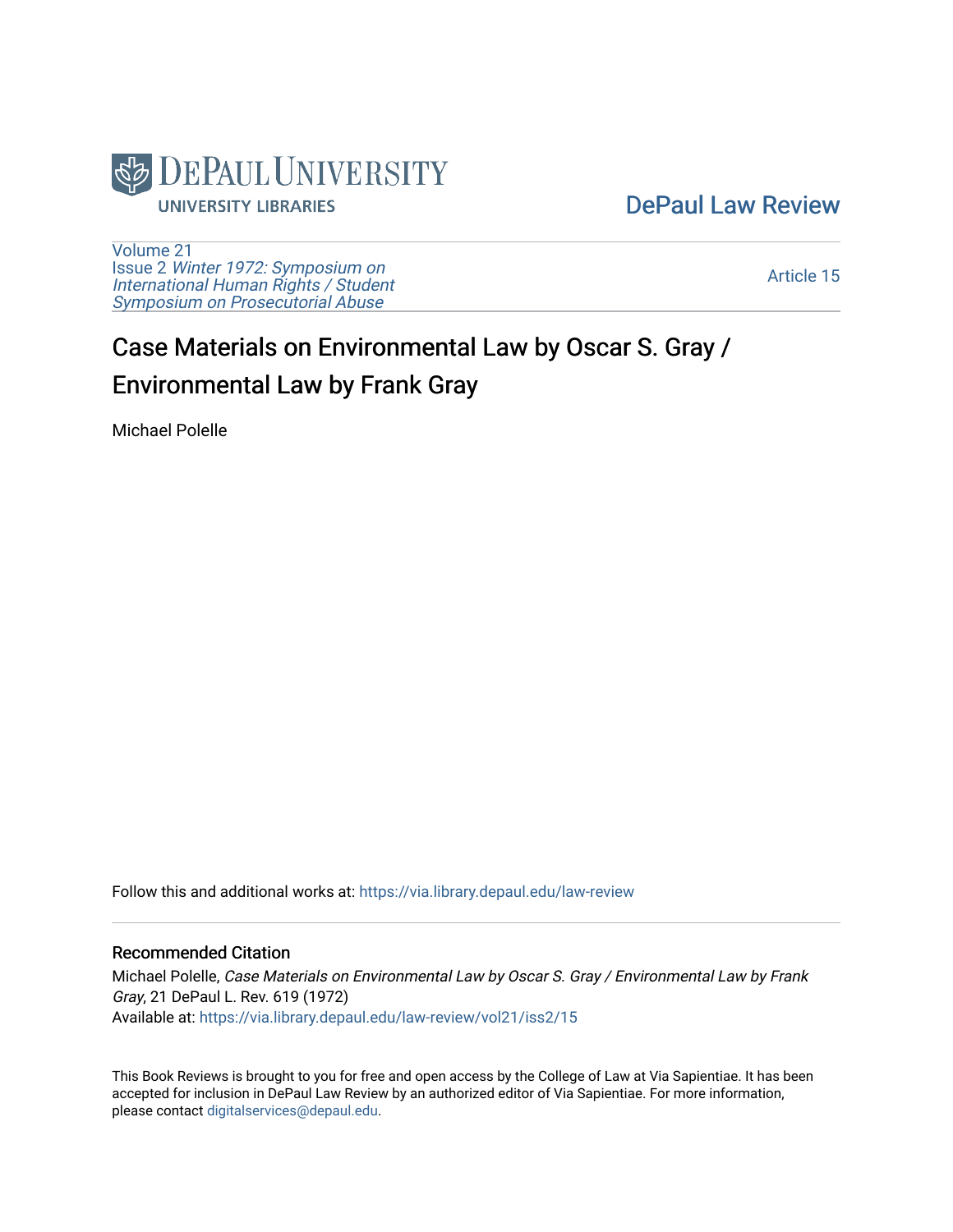*Cases and Materials on Environmental Law.* BY OSCAR S. GRAY. Washington, D.C.: The Bureau of National Affairs, Inc., 1970. Pp. 1252 (excluding Special Supplement and Pocket Supplement). \$25.00.

*Environmental Law.* By FRANK GRAY. New York, New York: Matthew Bender & Co., Inc., 1971. \$16.50.

Both the novelty of environmental law as a separate focus of legal inquiry and its expansive scope dictate that pioneer jurists in this field be judged substantially in terms of the specific goals they set out to accomplish in a vast complexity of legal and interdisciplinary studies. Although there are many possible perspectives to any environmental concern, both authors have directed their efforts to the students of environmental law. This audience includes not only the immediately perceived one of students in law school, but also the wider audience of those in practice. Indeed, this is perhaps one of those unique areas of law where professors, practioners, and law students are all to some degree learners in a legal field that has equalled in interest, if not surpassed, the cynosures of poverty law and consumer law. Both writers are nonetheless clear that their aim is the availability of a useful law school text.

In his preface, Professor Gray is quite explicit that his casebook is designed "[p]rimarily as a teaching tool for law schools."' Although he hopes that the book may be of interest to other groups, it is evident that Gray has foremost in mind the needs of the law teacher and his student. His attempt is to tame the new field of environmental law with a modified "casebook" pedagogy that has become the hallmark of standard legal education in recent years. Gray presents both legislative and judicial materials without prejudgment about which of these two governmental branches is best suited for the war on environmental degradation. Gray even advises the reader to avoid any "preconception" as to which clients do or do not deserve legal advice in the area of environmental law.<sup>2</sup> On the other hand, Professor Gray, while also writing for the law school student, is convinced that developments in environmental law have largely passed from the courts to the legislatures. Gray favors this trend inasmuch as it comports with his belief that legislatures are better able to balance environmental interests and to do a cost-benefit analysis of environmental problems. His concern is that the litigative process will protect private and specialized interest rather than the broad commonwealth.<sup>8</sup>

**<sup>1. 0.</sup> GRAY,** *Preface* to **CASES AND MATERIALS ON ENVIRONMENTAL LAW** at V **(1970).**

<sup>2.</sup> *Id.* **at VI.**

<sup>3.</sup> F. **GRAY, ENVIRONMENTAL** LAW § 1.02(2) (1971). Others have taken the position that public interest litigation, working through the common law, provides most of the current legal remedies for public protection. N. LANDAU and P. RHEIN-**GOLD, THE ENVIRONMENTAL** LAW HANDBOOK at 20, 155-214 (1971).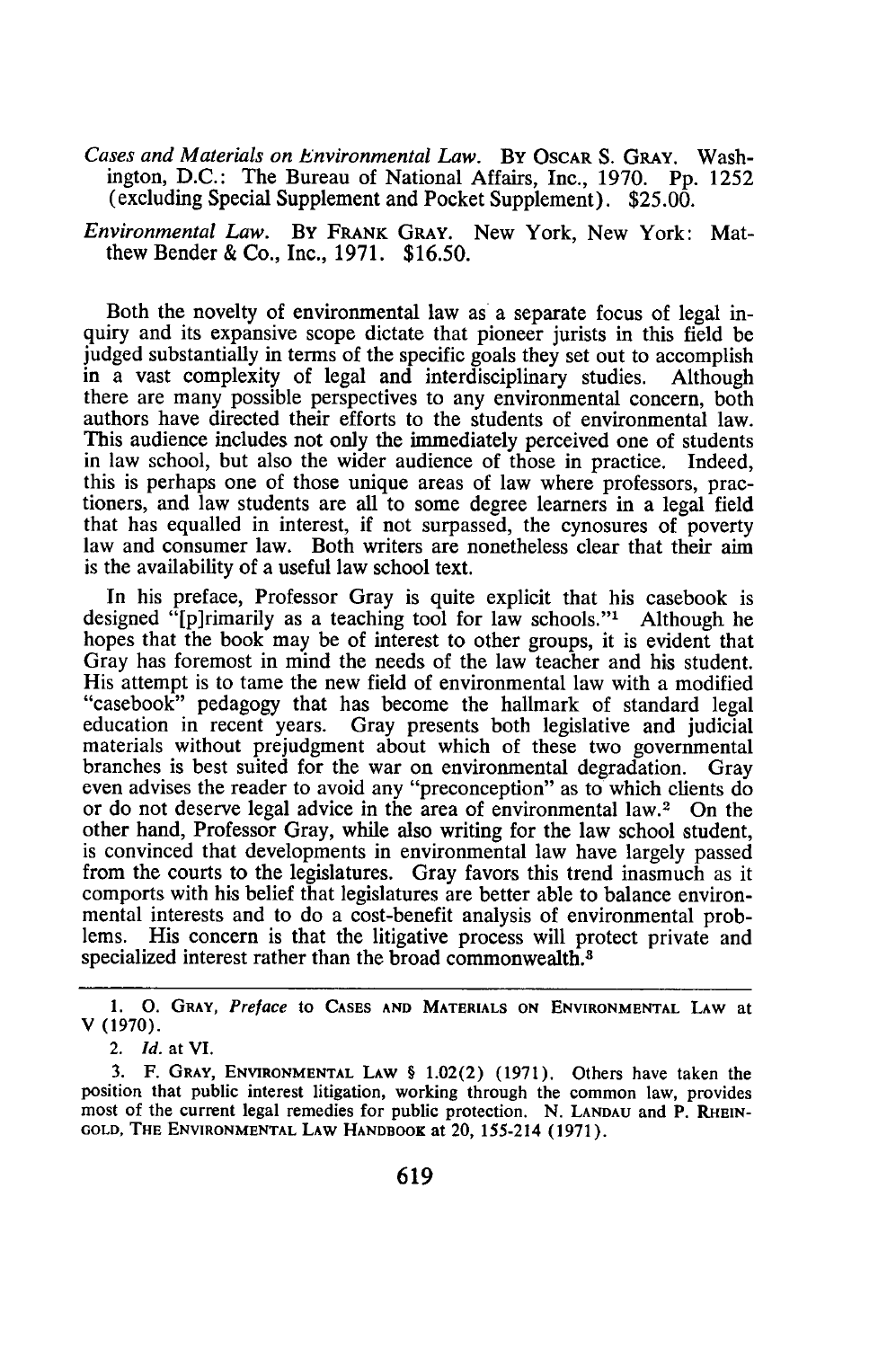*Cases and Materials on Environmental Law* succeeds in proving that the careful editing and cohesive arrangement necessary for casebook method virtues can be used to subdue the quickly growing thicket of tangled statutes, cases, administrative decisions, and ordinances that make up the unexplored wilderness of environmental law. The author has carefully pruned legislative material down to its essential core with the same facility that skillful law writers have traditionally used in relation to cases. The juxtaposition of pointedly arranged cases and materials gives the reader a sense of dealing with a unified legal system. Although American legal education has probably not yet devised the ideal way to absorb increasingly important public law statutes into traditional casebook methodology, Gray's attempt is a creditable performance. He also wisely consigned the full text of the lengthy *Clean Air Act of 1970* to a special supplement where it would not interfere with the flow of textual development. However, the real achievement of *Cases and Materials on Environmental Law* is that while maintaining a concise casebook approach, the author does not sacrifice scope for analysis. In organized fashion Gray touches upon every aspect that might interest a current student of environmental law. His text covers the latest developments in population growth, historic preservation, herbicides, aesthetics, weather control, and international law problems, all of which are covered either very little or not at all in *Environmental Law.* At the same time *Cases and Materials on Environmental Law* also contains an in-depth study of the legal and extralegal aspects of such landmark confrontations as the Miami Jetport controversy. 4 It is no mean achievement for a book operating within the traditional limitations of casebook writing to convey a sense of both breadth and depth. If nothing else, Gray proves that the casebook method still contains sufficient vitality in even the most recent of legal studies.

Gray acknowledges that his book is a "very long course book" which is perhaps best suited for several different courses each using a different part of *Environmental Law.* He intends that this book should be used for second and third-year courses.5 Unlike Gray's volume, *Environmental Law* is clearly no traditional law school text. The pages are collected in a hard-covered loose leaf binder with each chapter subdivided into decimaled sections of unequal length. In addition to the decimal system, each chapter is also internally paginated, which is probably consistent with the author's design that the text be parceled out between several differen courses. This form alone would indicate that here is a volume more destined to be a handy sidekick for a research project or seminar rather than a basic teaching text on environmental law. Although *Environmental Law* does not grapple with all the environmental nuances posed **by** Gray's edition, it does provide broad coverage in the basic areas of water pollution, air pollution, solid wastes, and land use planning. Consistent with its author's belief in the basic efficacy of the legislative process in environmental matters, *Environmental Law* scores a superior success in revealing important legislative history behind recently enacted environ-

*<sup>4.</sup> Supra* note **1,** at 1001-74.

*<sup>5.</sup> Supra* note **3,** at iii.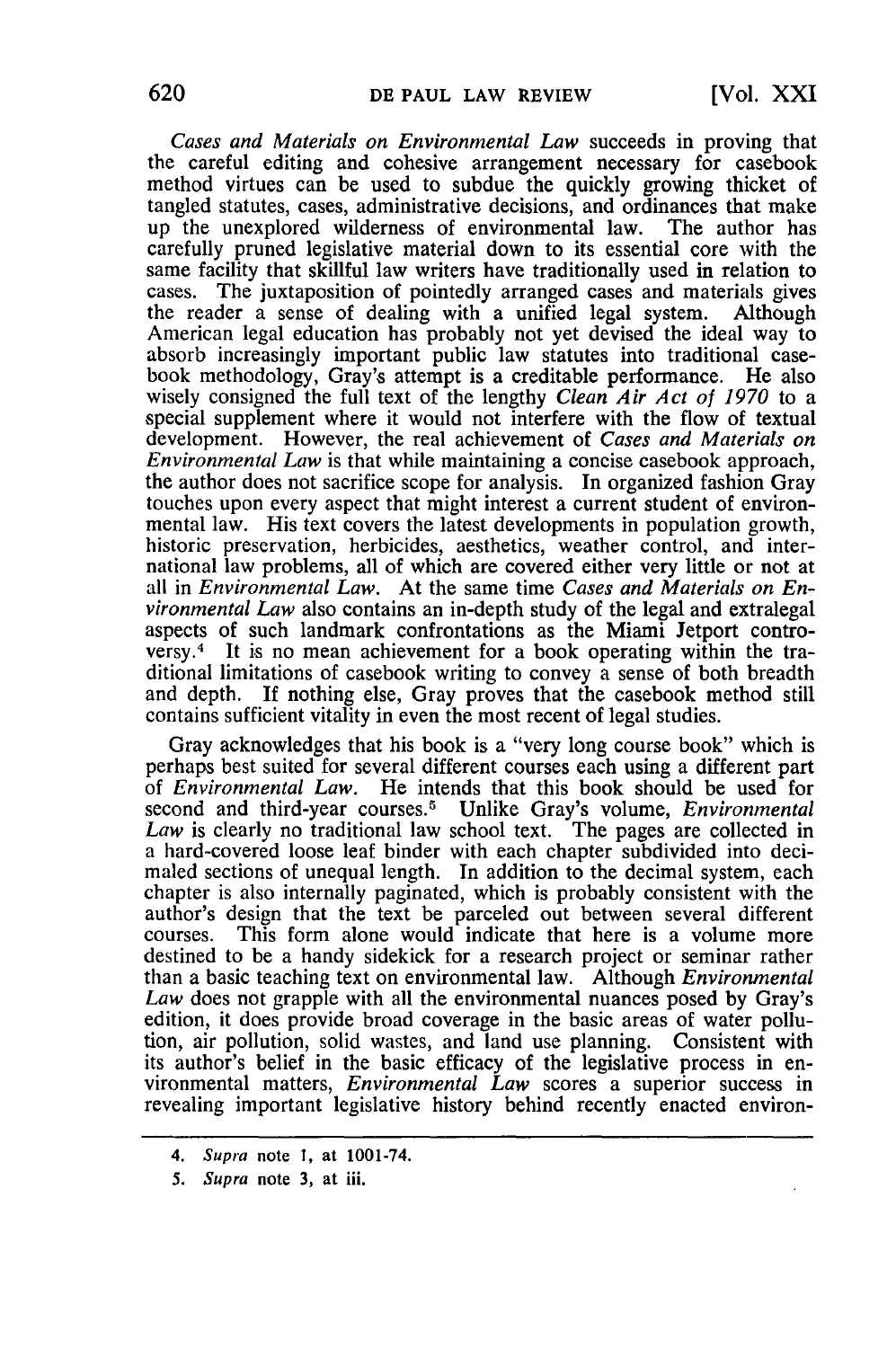mental legislation, including especially valuable congressional subcommittee reports and Senate reports. Nevertheless, the basic difficulty in using Environmental Law, aside from its meant-to-be-browsed environmental law reporter format, is the massive, somewhat undigested and undigestable block of law review articles, cases, statutes, ordinances, technical studies, and legislative history that could profitably be read at random rather than in any sequential form. Actually, the "Notes" and "Problems for Research and Discussion" that follow the original source material are oftentimes lengthier and more informative than the source material meant to be expounded.<sup>6</sup> In fact, some of the original source material, especially charts and statistical material, would be better suited to an appendix or supple-ment. Even when considered as a pure research tool, the sketchy eight page index makes it a more cumbersome reference work than the twenty page index of *Cases and Materials on Environmental Law*. The table of contents in *Environmental Law* is only slightly more helpful in locating specific<br>legal material. Here Gray has foreseen the difficulty in his work by pro-<br>viding both a summary table of contents and then a more detailed tab contents which consists of an excellent overview for the legal elements of his book.

In terms of the specific audience designed to be served by both authors, *Cases and Materials on Environmental Law* seems better suited to the needs of law students. If law study is characteristically a systematic and organ-<br>ized attempt to analyze the principles and policies that bind together discrete specimens of legal data into a system or process, then Gray's work better meets this need in an introductory course on environmental law. Chapter one, the cornerstone of the text, is specifically designed to reveal the perenial principles and policies of environmental control from *William Aldred's Case7* through the *National Environmental Policy Act of 1969.* By tracking down explicit statements of legislative and executive policy in scattered executive orders and statutes and by gathering them all in one chapter, Gray has dramatically confronted the student with all the consistencies and inconsistencies of many of our national environmental goals. It is in fact doubtful that the legal profession can wisely regulate the environment until fundamental principles and policies are first made explicit and established in some ordered relationship. Otherwise, environmental law runs the continued danger of developing willy-nilly into a scattered wasteland of grandiose, multijurisdictional laws often working at crosspurposes for lack of adequate consensus on fundamental premises. Gray provokes the student to develop a principled philosophy toward the environment by exposing him to existing ones in chapter one and by pointing toward the future in chapter seven: "Quo Vadis?" *Environmental Law* does not provide this same sense of ultimate intellectual confrontation; it seems better designed to catch the latest insert for the loose leaf collection of assorted environmental laws. It is significant that not until the last chapter of *Environmental Law* does the reader come upon the *National Environmental Policy Act of 1969.* Both books are designed for students and

<sup>6.</sup> Supra note **3,** at **§§ 8.01, 10.01.**

<sup>7. 9</sup> Co. Rep. **57b, 77** Eng. Rep. **816** (K.B. **1610).**